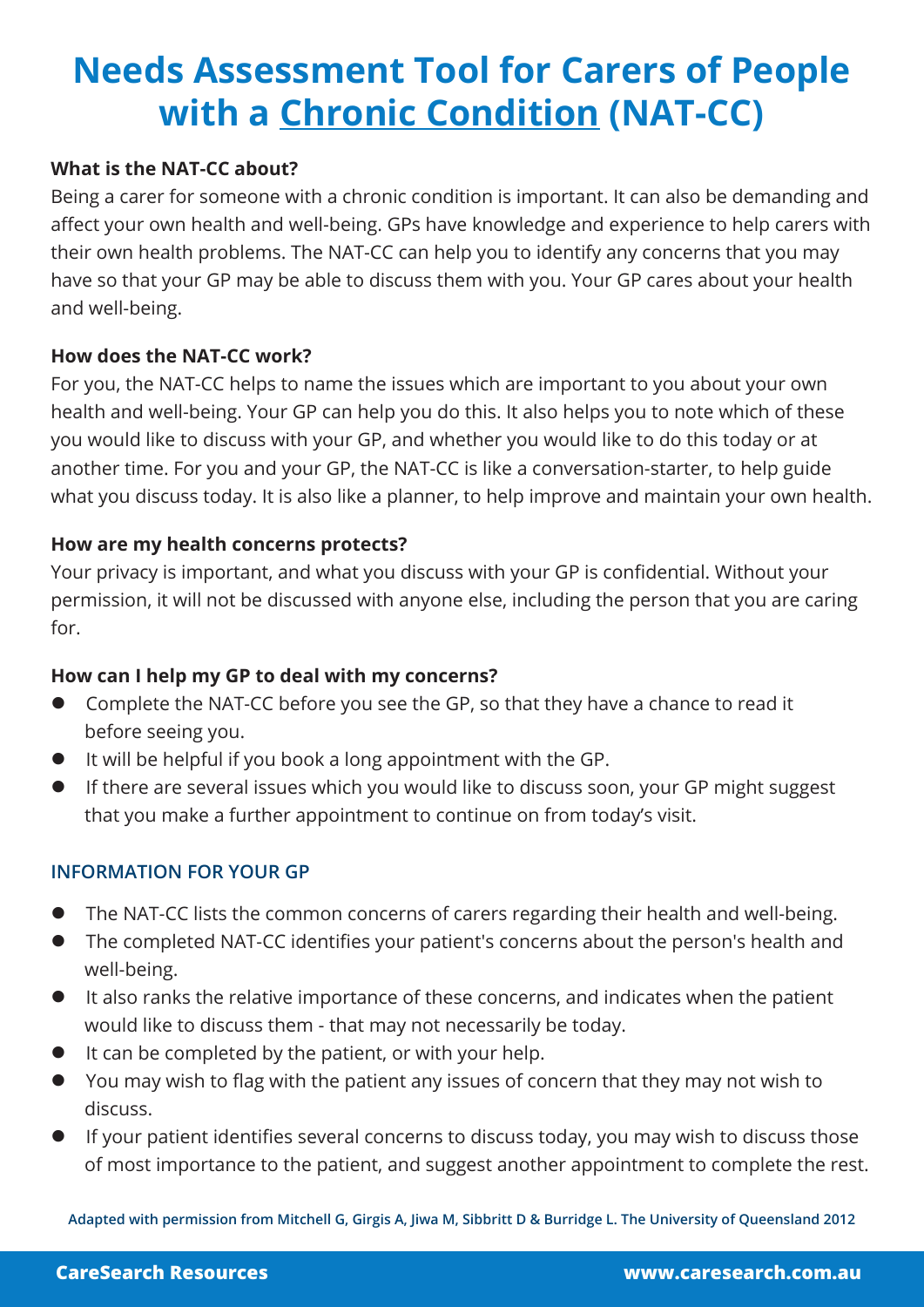# **Needs Assessment Tool for Carers of People with a Chronic Condition (NAT-CC) continued...**

The topics below are often a concern for people close to someone with a chronic condition. Please rate how concerned you are NOW about each issue, by selecting your **level of concern: None Some A lot** 

Then MARK IN THE COLUMNS ON THE RIGHT the topics you want to discuss with the GP, nurse or other health provider - either now or at some stage in the future.

| <b>Date</b>                                                                             | <b>Name</b> |                  |      |       |                                                                  |       |  |
|-----------------------------------------------------------------------------------------|-------------|------------------|------|-------|------------------------------------------------------------------|-------|--|
| <b>Information issues</b>                                                               |             | Level of Concern |      |       | Helpful to<br>discuss with my<br>GP, nurse or<br>health provider |       |  |
|                                                                                         |             | None             | Some | A lot | <b>Now</b>                                                       | Later |  |
| 1. Finding general information about the chronic condition                              |             |                  |      |       |                                                                  |       |  |
| 2. Finding specific information to give to the ill person                               |             |                  |      |       |                                                                  |       |  |
| 3. What to expect during the illness                                                    |             |                  |      |       |                                                                  |       |  |
| 4. How to plan for the unexpected things relating to the illness                        |             |                  |      |       |                                                                  |       |  |
| 5. How to plan for my future                                                            |             |                  |      |       |                                                                  |       |  |
| 6. Ways to care for the person at home, e.g. techniques or<br>equipment                 |             |                  |      |       |                                                                  |       |  |
| 7. Managing financial matters, e.g. getting Centrelink allowances<br>and other benefits |             |                  |      |       |                                                                  |       |  |
| 8. Legal matters, e.g. preparing or updating a will                                     |             |                  |      |       |                                                                  |       |  |
| 9. Now knowing who to go to with my questions                                           |             |                  |      |       |                                                                  |       |  |
| 10. My ability to give information to the ill person                                    |             |                  |      |       |                                                                  |       |  |
| <b>Practical Issues</b>                                                                 |             |                  |      |       |                                                                  |       |  |
| 11. My ability to look after myself                                                     |             |                  |      |       |                                                                  |       |  |
| 12. My ability to look after the ill person                                             |             |                  |      |       |                                                                  |       |  |
| 13. My medical conditions limit my ability to do things I have to<br>do                 |             |                  |      |       |                                                                  |       |  |
| 14. The ill person's symptoms limit their ability to function                           |             |                  |      |       |                                                                  |       |  |
| 15. The ill person is having difficulty looking after themself                          |             |                  |      |       |                                                                  |       |  |
| 16. My skills limit what I want to do for the ill person                                |             |                  |      |       |                                                                  |       |  |
| 17. Other issues limit my ability to do what I want to do                               |             |                  |      |       |                                                                  |       |  |

**Adapted with permission from Mitchell G, Girgis A, Jiwa M, Sibbritt D & Burridge L. The University of Queensland 2012**